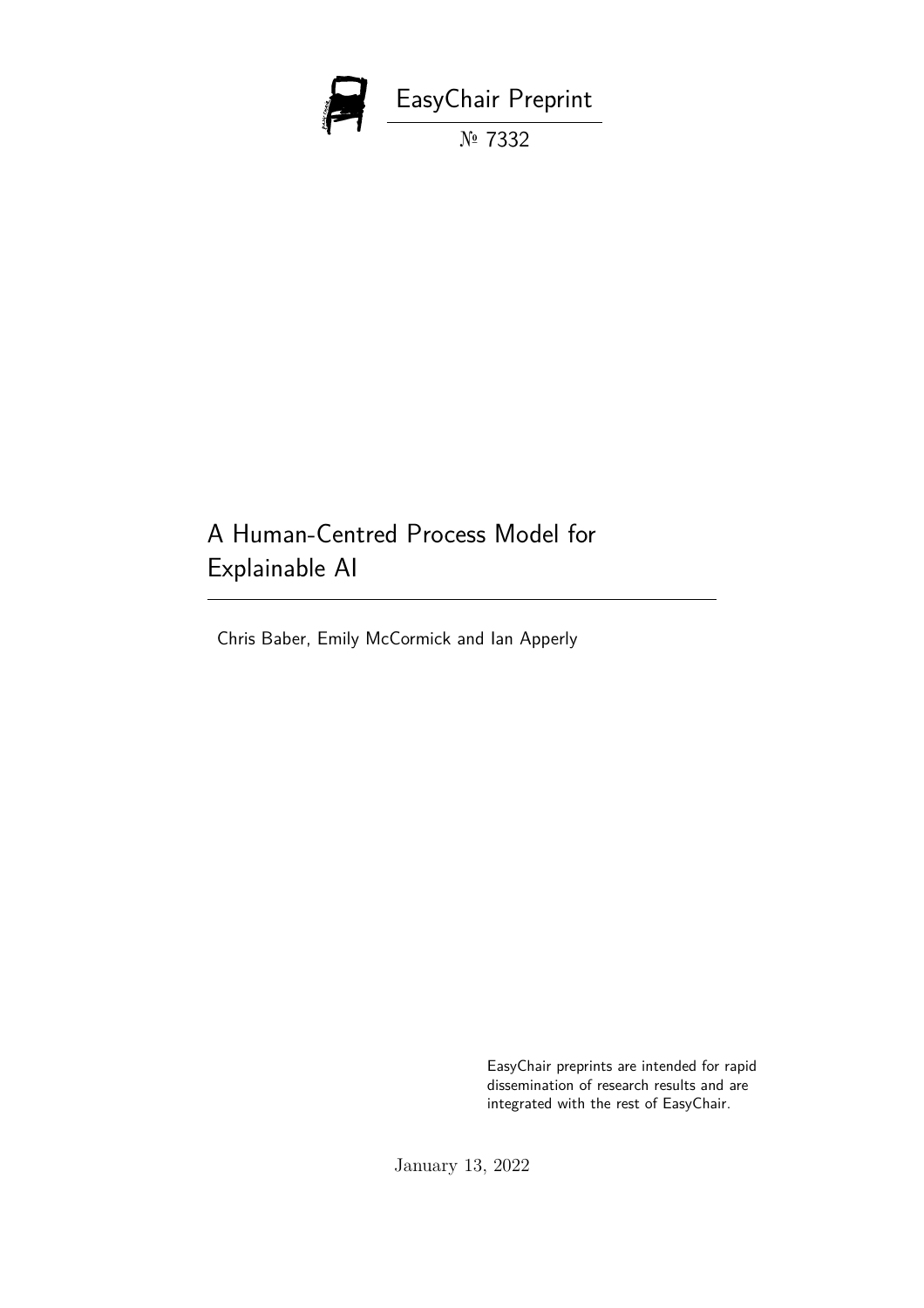## **A Human-Centered Process Model for Explainable AI**

Chris BABER, Emily McCORMICK, Ian APPERLY *University of Birmingham*

#### **ABSTRACT**

With the increasing use of inscrutable Artificial Intelligence systems to support human decision makers, there has been much interest in what it means for these systems to provide 'explanation'. In this paper, the concern is with applying a simple formalism that can express a minimal set of features that can be used to define an explanation. It is argued that few contemporary AI systems support this minimal set. Advice is provided on how future developments in explainable AI systems could adhere to this minimal set.

#### **KEYWORDS**

*XAI; Explainable AI; Explanation.*

#### **INTRODUCTION**

Developments in Artificial Intelligence (AI) have demonstrated impressive performance, particularly on welldefined domains such as image processing or game playing. However, the techniques that are deployed can be opaque for the human user which raises the question of how AI systems can provide explanation (Neerincx et al., 2018; Rosenfeld and Richardson, 2019) and there is growing requirement for explainable AI (XAI) in Regulatory frameworks. Having said this, in 2017 Google's research chief, Peter Norvig, pointed out of the irony of expecting computers to provide 'explanations' when humans can be poor at doing this.

Much of the work on explainable AI (XAI) leans heavily on a computer-centric perspective (Springer, 2019). For example, Holzinger et al. (2020) assume that human and AI system have equal access to a 'ground truth'. From this, explainability *"*…*highlights decision relevant parts of machine representations…, i.e., parts which contributed to model accuracy in training or to a specific prediction."* In common with much of the XAI literature, this does not provide a role for the human, other than as passive recipient. The implication is that the AI system is able to introspect on its own processes to generate an explanation. The resulting explanation is then presented to the user, with description of the AI system's processes or the features ('decision relevant parts') that it has used. In this way, an explanation is simply a recommendation (from the AI system) plus the features that relate to this. As Miller (2017) notes, a problem with such an attitude is that it is based on the designer's intuition of what makes a 'good' explanation rather than on a sound understanding of how humans respond to, and make use of, explanation. This does not indicate why *some* features were selected or why the recommendation is appropriate to the user's concerns. Nor does it situate explanation in the wider organisation; it is likely that an explanation for the analyst will be distinct from that for the person managing data collection or the manager who will be briefed by the analyst.

For Holzinger et al. (2020) aspects of the situation (defined as a ground truth) are combined into a statement; that is, the explanation is simply an expression of this statement. This implies that there is a linear interpolation from features to explanation. This is similar to Hempel and Oppenheim's (1948) 'Covering Law Model' which was concerned with the ways in which Historians might explain an Event in terms of antecedent Causes. However, 'ground truth' (assumed by Holzinger's process model and by the covering law model) is seldom fully defined (leading to ambiguity in the selection of relevant features). This means that simply stating the situation aspects without an indication of why these (rather than other aspects) were selected might not lead to a useful or usable explanation.

Hoffman et al. (2018) provide a comprehensive review of literature relating to explanation. From this review, explanation involves sensemaking by the human (to contextualise the output of the AI system) and we agree that an appropriate framework for considering this is the Data-Frame model of sensemaking (Klein et al., 2007). Further, sensemaking (and its relationship with explanation) relies on the recognition that the process (of providing and receiving an explanation) must be reciprocal, iterative, and negotiated. This process relies on 'explainer' and 'explainee' reaching alignment. In other words, explanation involves 'common ground' (Clark, 1991) in which there is sufficient alignment in understanding for conversation to proceed. The nature of the conversation will depend on the situation in which the explanation is being provided and the goals of the explainee. For example, the explainee might be a 'trainee' who seeks to understand the explanation to learn criteria for a decision or might be an 'analyst' using the recommendation from the AI system to apply as a policy.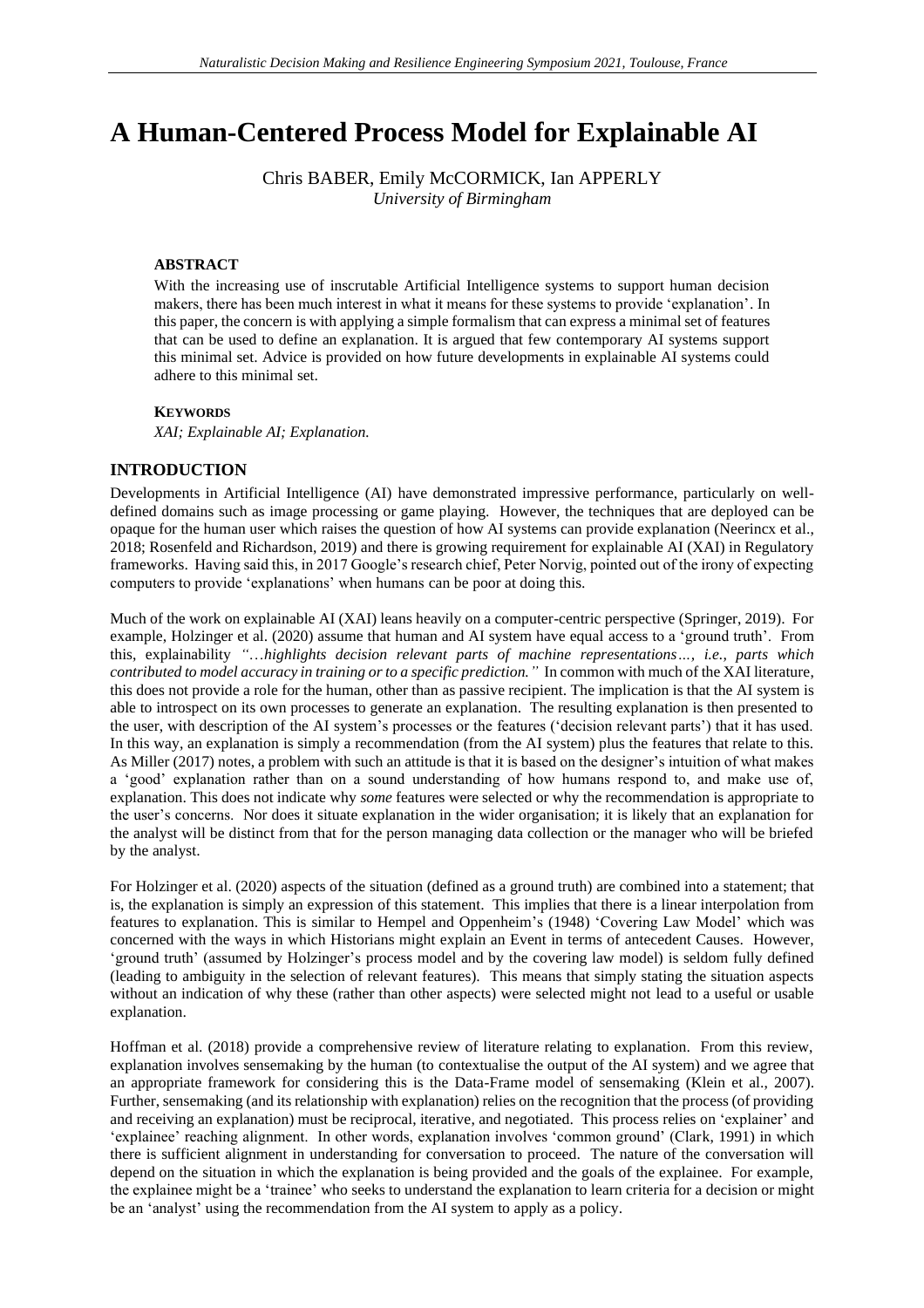#### **A PROCESS MODEL FOR EXPLANATION**

Figure 1 illustrates the relationship between an Explainer and an Explainee in a Situation (Baber et al., 2020). A Situation has *features* which are analogous to the notion of 'data' in the Data-Frame Model. We use the term 'features' (rather than data) because the word 'data' has a narrow definition in the AI literature. Notice that in figure 1, relations are indicated by  $\approx$  to indicate that these relations are partial, provisional and approximate and, just as the Data-Frame Model emphasises, require continual monitoring, checking and refinement. While the Data-Frame Model uses the term frame, this also has a privileged meaning in the AI literature. So, we adopt the term Relevance (Sperber and Wilson, 1982) to refer to the rationale for why features are selected by explainer or explainee. So, relevance could be defined by one or two features, F, or a cluster of features, C, or a belief, B (which allows predictions to be made about Features, Clusters and Situations), or a Policy, P (which associates Actions with the Situation). It is important to note that 'relevance' is relative, i.e., the definition of relevance would depend not simply on the features in the situation but on the prior experience of the people and their goals; the same situation could result in different Situation Models for the people experiencing it.



**Figure 1.** Defining Explanation

The Explainer and Explainee attend to features in a Situation (i.e., their 'situation model', *S*, consists of features which are selected as relevant to each person). From this, an explanation *could* involve overlap between 'situation models'. That is,  $sx1 \approx sx2$ . For models like that of Holzinger et al. (2018) the process of 'alignment' seems to be one-way (from computer to person) and assumes that this will result in the person adopting the same situation model as the computer. But, for a human-centered approach, this does not feel plausible. Rather, there needs to be scope for the alignment of situation models to be open to negotiation and dispute. We assume that explanations will involve second-order situation models, i.e., accounts which, at a later time, summarise the situation to another explainee. This means that, in order for 'situation models' to make sense to both parties, there needs to be alignment between definitions of 'relevance'. In this way, the primary means by which explanation operates is through alignment of 'situation model' *and* 'relevance' held by explainer and explainee, often (but not always) to encourage an Action on the part of explainee. However, we agree with Lipton (2016) that one must not treat 'explanation' as a monolithic concept. That is, different Situations (and different explainers and explainees) will require different types of explanation.

#### **TYPES OF EXPLANATORY DISCOURSE**

Implicit in the dichotomy, of situation model plus relevance, is the assumption that either of these can be 'surfaced' (i.e., brought to conscious awareness and expressed in words). Surfacing features of a Situation Model that are Relevant means not only an ability to introspect on our cognitive processes but also an ability to put the tacit knowledge that this implies into words. Further, AI system (particularly 'deep' AI) will be unable to introspect on its own processes. But explanations between humans seems to recognise this problem and we have techniques for managing explanatory discourse that enable us to challenge and explore this (Miller, 2017) – and these techniques have not been commonly applied to XAI (Miller et al., 2017).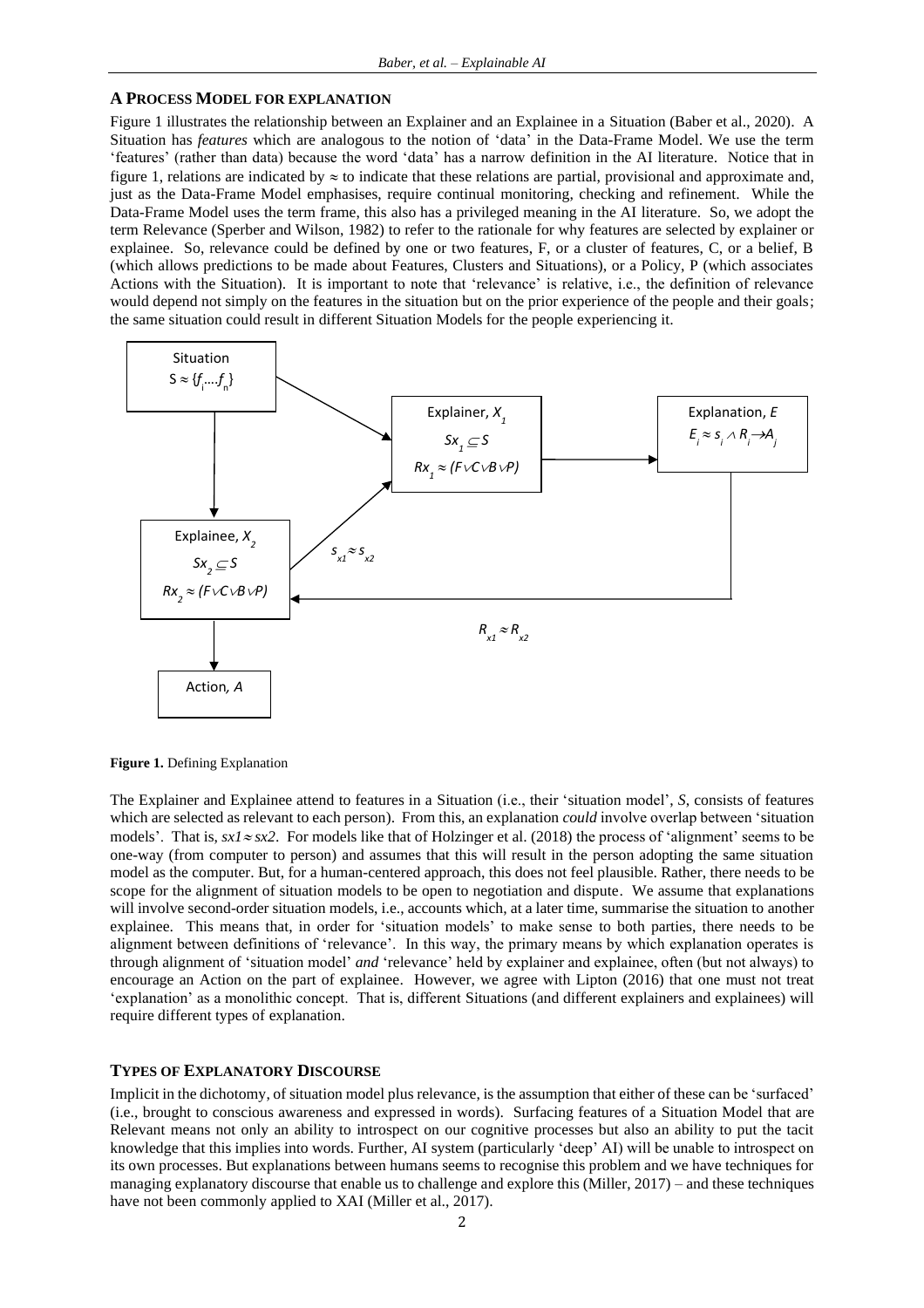We assume four types of explanatory discourse in which Situation Model or Relevance are Aligned or Challenged:

|                        | Align                                                                  | Challenge                                                                                                                                                                    |  |  |  |
|------------------------|------------------------------------------------------------------------|------------------------------------------------------------------------------------------------------------------------------------------------------------------------------|--|--|--|
| <b>Situation Model</b> | specific<br>Explainer draws attention to<br>features in the situation. | Explainee disputes the indicated features<br>and requires clarification of the situation<br>model being applied.                                                             |  |  |  |
| Relevance              | Explainer presents underlying rationale for<br>the situation model.    | Explainee offers alternative definitions of<br>relevance or appeals to 'counter-factual' (or<br>'what if') examples, e.g., what if a given<br>feature was present or absent. |  |  |  |

To illustrate these types of explanatory discourse in human activity, figure 2 shows evidence used in the *North x South-West Exercise* for Intelligence Analysts (Baber et al., 2015, 2016). Highlighted features (within boxes) require knowledge of UK and Bretagne geography. Thus, to 'explain' the link between the pieces of evidence in figure 2, explainer and explainee need to agree on geography, e.g., the 'Angel Warehouse' is in Leeds, Leeds is 'up North', Exmouth and Leeds are connected by road, Roskoff and Exmouth are separated by an expanse of water.



**Figure 2.** Items of Evidence for Investigation

As the first step in creating an explanation, Explainer and Explainee should attend to the same features , i.e., *Sx1*  $\approx S_{x2}$ . So, both people attend to the highlighted sections of figure 2 (if they do not, then the Explainer could point to each of these). But this is not sufficient to guarantee an explanation because the definition of relevance might differ between Explainer and Explainee, i.e.,  $R_{x1} \neq R_{x}$ . From this, the Explainer wants to change the Explainee's notion of relevance so that it overlaps with part or all of the Explainer's notion of relevance, i.e.,  $\Delta R_{x2} \approx r_{x1} \Delta R_{x1}$ . Thus, the contents of the 'boxes' that are being transported by yacht and van, e.g., 'machine parts', 'electricals', or 'shoeboxes…of white powder', could be inferred by the Explainer to be the same thing; reference to 'electricals' or 'machine parts' could be deliberately misleading (based on the belief that the real content of the boxes is 'white powder'). The Explainer might point out ambiguity in the definition of 'contents' – in the expectation that the Explainee would recognise this. Or the Explainer might adjust the Explainee's relevance in order to have the Explainee perform an action, i.e.,  $\Delta R_2 \approx r_I \Delta R_I$  and  $A_2 = \Delta s_2$ . Believing that the 'boxes' contain 'white powder' (rather than electrical goods), the Explainer might seek to persuade the Explainee to conduct further analysis, e.g., collect Forensic reports from the boxes that have been recovered, or seek other instances where 'boxes' have been mentioned in interviews or reports, or speak to other people etc.

There will be situations in which the explainer and explainee are not able to reach alignment on the definition of relevance. For example, presentation in Court requires the Explainer to reconstruct the Situation in sufficient detail for the Explainee (in this case judge, jury or barristers) to appreciate (a) the selection of Features and (b) the Relevance of these features to the Situation. Dispute or disagreement could arise if the Explainee does not accept the features or their relevance, e.g., the explanation (of the content of the boxes) rests on the belief that they do not contain 'electricals' or 'machine parts' and that they do contain 'white powder'.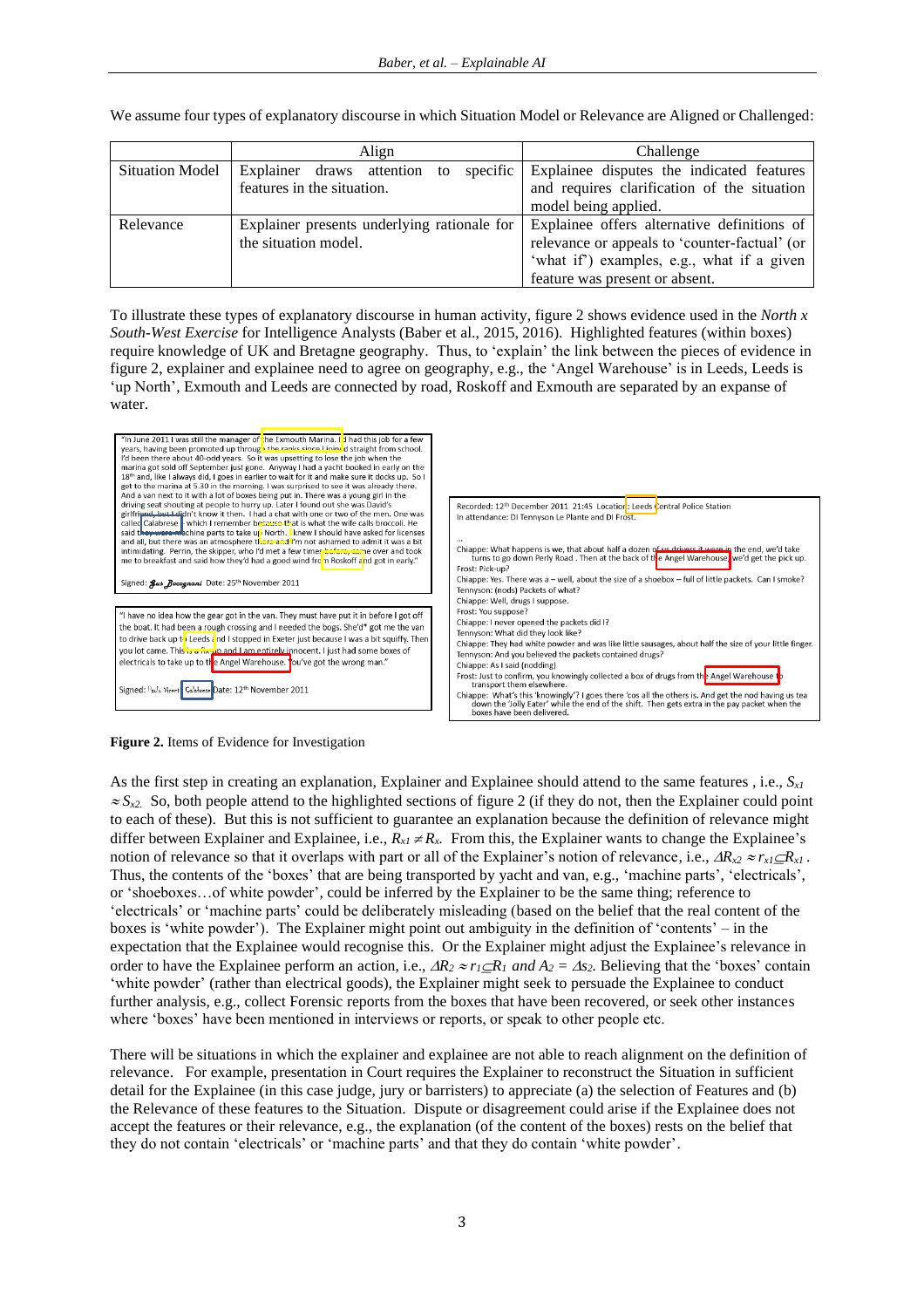### **HOW DO AI SYSTEMS SUPPORT EXPLANATION?**

Langley (2019) defines the operation of an agent capable of producing an explanation as:

*"Given: Knowledge defining a space of possible solutions; Given: Criteria for evaluating candidate solutions; Given: An annotated search tree that includes solutions found for some reasoning task…; Given: A query about why a solution ranks above others; Produce: An explanation why the solution is preferable".*

In terms of our process model, the first two items in this list relate to the Situation Model that is used by the agent, and the second two relate to its definition of Relevance. From Langley's (2019) perspective, the purpose of 'explanation' will be to present the agent's situation model and relevance. But this seems to assume that alignment really means acceptance by the user. So, from this definition, explanation cannot be challenged. In other words, this definition rests on the assumption of transmission of the Explanation to the user rather than an explanatory discourse. Further, while the 'situation models' that humans create might be causal (e.g., in terms of plausible 'causes' of a given event or feature), it is more likely that the models that machines create are relational (e.g., correlation, regression, distance, similarity). This leads to the subtle problem of mistaking correlation for causation, i.e., the human could misinterpret correlations, on which the AI systems depend, for either causal (that is generalisable) relations or predictive beliefs. But neither of these (causal relations or predictions) are integral to the AI's algorithms. Next, we consider examples of how AI systems present explanations.

#### **Features and Clusters**

Many approaches to XAI require the user to infer the relevance of specific features to a recommendation. A popular approach to XAI involves explanation-by-simplification. For example, Local Interpretable Modelagnostic Explanations (LIME) (Ribeiro et al., 2016) uses a specific instance which concentrates on local fidelity, i.e., the relations of that specific instance. In effect, the approach echoes the logic of the covering law.

Figure 3 shows alerts in financial trading. The implication is that this will allow the trader to ascertain the key features which led to an alert being raised. In this case, the explanation is the AI system's situation model. However, the display solely of features does not allow the trader to interrogate the underlying beliefs that led to the AI system raising an alert or to question its situation model. Moreover, the display is intended to motivate the user to conduct further investigation (probably drawing on other information sources) and, as such, cannot be, of itself, an explanation*.*



**Figure 3:** Monitoring stock market activity [\[https://www.trapets.com/services/instantwatch-market/\]](https://www.trapets.com/services/instantwatch-market/)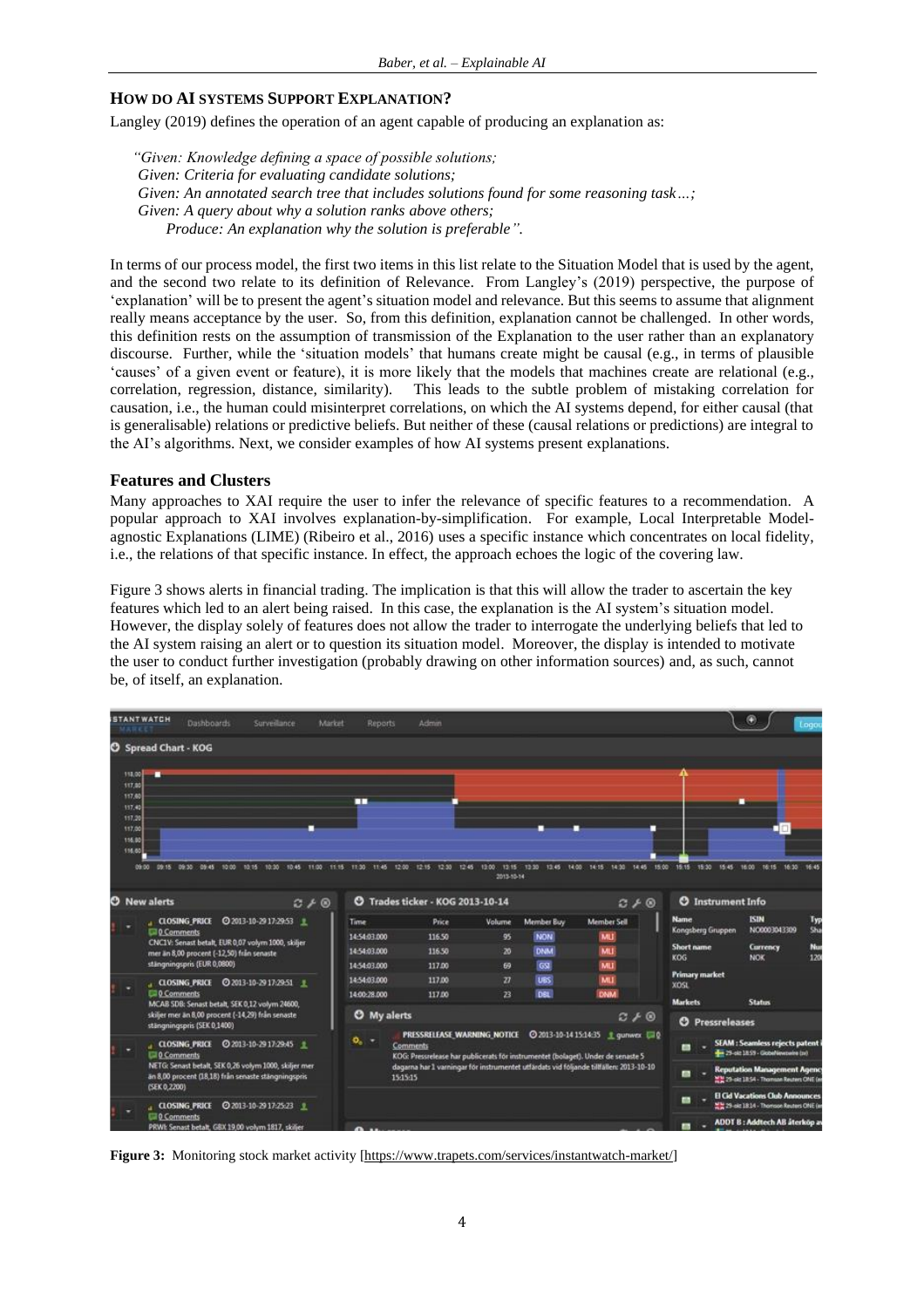Collating features into charts and tables provides the analyst with a summary that can be interpreted in terms of rules. Indeed, an experienced analyst might recognise recurring 'patterns' across different instances. That is, similar activities might produce displays that have similar visual appearance that the analyst can associate with particular activities. In this way the 'alert' relates not only to specific features but to the groupings of these features. While this might aid recognition-primed decision making (Klein, 1989) it does not provide access to the underling rules the AI system used to generate the clusters (and could result in the user either anthropomorphising these rules or making assumption about which rules could have been applied).

## **Beliefs**

In figure 4, rules used to reach a loa decision are listed, together with an indication of whether the rules have been met or breached (with pass / fail, colour coding, accept / decline). In this way, the computer's rules are exposed to the human decision maker. The textual explanation, at the bottom of figure 4, is clear and concise. What is not apparent here is whether the user is able to apply counter-factuals to the decision. For example, if we consider the column for 'Application 4' in figure 4, the heuristic rule base identifies 'loan criteria, etc.' as below criteria, but what might happen if the applicant was able to amend this?

| <b>Decision Explanation Illustrator</b>                                                |                                                    |                                           |                                                                                   |                      |               |                      |                                                                                                                                                           |                  |                                                                                                                                                                                                                       |                  |               |             |  |
|----------------------------------------------------------------------------------------|----------------------------------------------------|-------------------------------------------|-----------------------------------------------------------------------------------|----------------------|---------------|----------------------|-----------------------------------------------------------------------------------------------------------------------------------------------------------|------------------|-----------------------------------------------------------------------------------------------------------------------------------------------------------------------------------------------------------------------|------------------|---------------|-------------|--|
|                                                                                        |                                                    | Application 1 Application 2 Application 3 |                                                                                   | <b>Application 4</b> |               | <b>Application 5</b> | <b>Application 6</b>                                                                                                                                      |                  |                                                                                                                                                                                                                       |                  |               |             |  |
| <b>Factual Rule Base</b>                                                               |                                                    |                                           |                                                                                   |                      |               |                      |                                                                                                                                                           |                  |                                                                                                                                                                                                                       |                  |               |             |  |
| Affordability test                                                                     | <b>FAIL</b>                                        | <b>PASS</b>                               |                                                                                   | <b>PASS</b>          |               | <b>PASS</b>          |                                                                                                                                                           | <b>PASS</b>      |                                                                                                                                                                                                                       | <b>PASS</b>      |               |             |  |
| Number and<br>amount of<br>bankruptcy                                                  |                                                    | $\rightarrow$<br><b>NONE</b>              |                                                                                   | <b>NONE</b>          |               | <b>NONE</b>          |                                                                                                                                                           | <b>NONE</b>      |                                                                                                                                                                                                                       | <b>NONE</b>      |               |             |  |
| Number of IVA &<br>CCI                                                                 | <b>NONE</b>                                        |                                           |                                                                                   | <b>NONE</b>          |               | <b>NONE</b>          |                                                                                                                                                           | <b>NONE</b>      |                                                                                                                                                                                                                       | <b>NONE</b>      |               | <b>NONE</b> |  |
| Number of payday<br>loans                                                              | <b>NONE</b>                                        |                                           | $-1$                                                                              |                      | <b>NONE</b>   |                      | <b>NONE</b>                                                                                                                                               |                  | <b>NONE</b>                                                                                                                                                                                                           |                  | <b>NONE</b>   |             |  |
| <b>Decision:</b><br>Automated<br><b>Application</b><br>Acceptance or<br><b>Decline</b> | <b>DECLINE</b>                                     |                                           | <b>DECLINE</b>                                                                    |                      | <b>ACCEPT</b> |                      | <b>ACCEPT</b>                                                                                                                                             |                  | <b>ACCEPT</b>                                                                                                                                                                                                         |                  | <b>ACCEPT</b> |             |  |
| <b>Heuristic Rule</b><br>Base                                                          | F                                                  | R                                         | F                                                                                 | $\overline{R}$       | F             | $\boldsymbol{R}$     | F                                                                                                                                                         | $\boldsymbol{R}$ | F                                                                                                                                                                                                                     | $\boldsymbol{R}$ | F.            | R           |  |
| Unsecured loans                                                                        | Application<br>declined in<br>early stage          |                                           | Application<br>declined in<br>early stage                                         |                      | 0.79          | 0.21                 | 0.64                                                                                                                                                      | 0.36             | 0.27                                                                                                                                                                                                                  | 0.73             | 0.64          | 0.36        |  |
| Secured loans                                                                          |                                                    |                                           |                                                                                   |                      | 0.64          | 0.36                 | 0.74                                                                                                                                                      | 0.26             | 0.74                                                                                                                                                                                                                  | 0.26             | 0.75          | 0.25        |  |
| CCJ, IVA.<br>Bankniptcy &<br>payday loans                                              |                                                    |                                           |                                                                                   |                      | 0.76          | 0.24                 | 0.66                                                                                                                                                      | 0.34             | 0.76                                                                                                                                                                                                                  | 0.24             | 0.66          | 0.34        |  |
| <b>Searches</b>                                                                        |                                                    |                                           |                                                                                   |                      | 0.78          | 0.22                 | 0.76                                                                                                                                                      | 0.24             | 0.81                                                                                                                                                                                                                  | 0.19             | 0.62          | 0.38        |  |
| Credit score                                                                           |                                                    |                                           |                                                                                   |                      | 0.79          | 0.21                 | 0.61                                                                                                                                                      | 0.39             | 0.62                                                                                                                                                                                                                  | 0.38             | 0.73          | 0.27        |  |
| Loan criteria.<br>property valuation<br>& property type                                |                                                    |                                           |                                                                                   |                      | 0.95          | 0.045                | 0.04                                                                                                                                                      | 0.96             | 0.04                                                                                                                                                                                                                  | 0.96             | 0.88          | 0.12        |  |
| <b>Predicted Output</b>                                                                |                                                    |                                           |                                                                                   |                      | 0.96          | 0.04                 | 0.07                                                                                                                                                      | 0.93             | 0.07                                                                                                                                                                                                                  | 0.93             | 0.89          | 0.11        |  |
| <b>Decision: Fund or</b><br>Reject                                                     | <b>REJECT</b>                                      |                                           |                                                                                   | <b>REJECT</b>        | FUND          |                      | <b>REJECT</b>                                                                                                                                             |                  | <b>REJECT</b>                                                                                                                                                                                                         |                  | <b>FUND</b>   |             |  |
| Textual<br>explanation for a<br>rejected<br>application                                | Application<br>has failed<br>affordability<br>test |                                           | Applicant<br>have<br>inadequate<br>amount of<br>bankruptcy<br>and payday<br>loans | number and           |               |                      | -The property<br>is poor and it<br>has failed<br>mortgage<br>valuation.<br>-The loan<br>application do<br>not fit our<br>product-plan<br>(loan criteria). |                  | $-T$ he<br>applicants<br>have bad<br>unsecured<br>loain.<br>-The property<br>is poor and it<br>has failed<br>mortgage<br>valuation.<br>-The Ioan<br>application do<br>not fit our<br>product-plan<br>(loan criteria). |                  |               |             |  |

**Figure 4.** Illustrating Beliefs in loan underwriting [Sachan et al., 2020]

## **Policy**

In Deep (or Reinforcement) Learning, the AI system seeks to discover a Policy by which it can optimize reward (say, success in play a game) by performing Actions in specific situations. Accounts which reflect specific policy (in terms of the actions that AI systems take in response to situations) can be created as saliency maps (Greydanus et al., 2018). The saliency map can be used to infer the strategy that is being applied. While this need not reflect the policy (in terms of relationship between action and rewards that the agent is learning) it can allow the human analyst to form beliefs as to how the agent might behave in similar circumstances. However, it is not so easy to discern why the features were defined as Relevant, or even whether the AI system actually made use of these features. Combining a host of outputs, from the application of different algorithms, could allow the analyst to 'compare and contrast' the relevance of different features in terms of policy (figure 5). But this puts the onus on the user to infer an 'explanation' of the AI system's decision-making.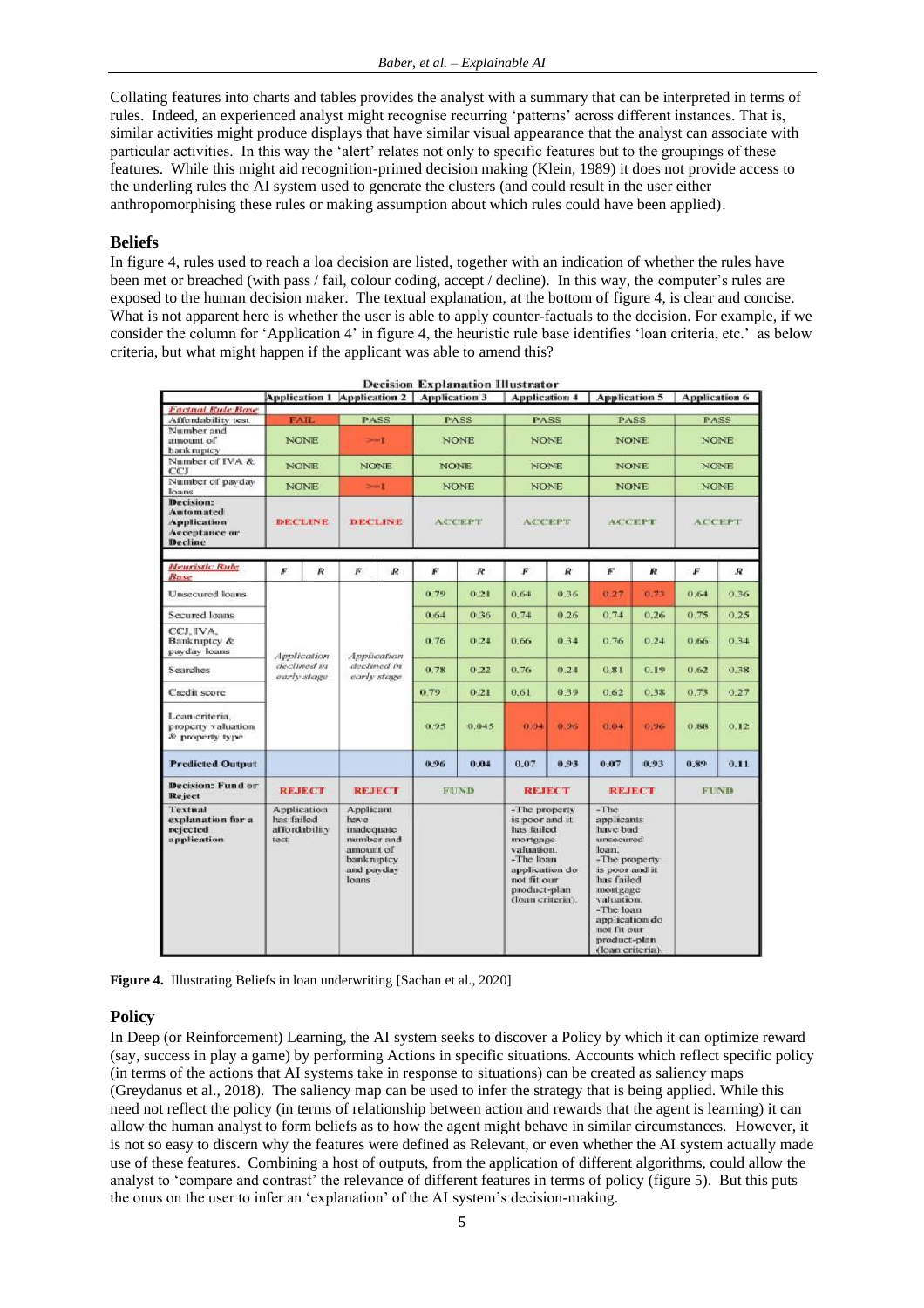

**Figure 5.** Multiple views of deep learning outputs for retinal diseases diagnosis [De Fauw et al., 2018]

## *Explanatory Discourse*

In robotics, humans can ask questions of the robot that allow it to explain its reasoning. Fox et al's. (2017) eXplAInable Planning (XAIP) requires the robot to justify why it chose particular actions, etc. In terms of our notion of explanatory discourse (discussed earlier) this supports alignment of situation model (in terms of the features which are attended) or alignment of relevance (in terms of justification for an action). Recognising that human explanations can make use of choices of action in a situation, Borgo et al.'s (2018) developed XAI-PLAN. While the motivation for this, and similar work, seems to be the assumption that human explanations involve evidence and counter examples, it is not apparent that the ability to answer 'why' questions necessarily involves generation of a counter example. In other words, the issue of how the situation model or definition of relevance can be challenged has received less attention to date.

## **EXPLANATION AND DISAGREEMENT**

In an experiment in which human and computer cooperate on an actions in a road traffic management task (Morar and Baber, 2017), the human participant needs to choose an action to manage a road network (defined by traffic volume and flow) and location on the map (figure 6). A computer provides suggestions as to which action to perform. Sometimes the computer is wrong. In this experiment, the Situation involves monitoring road traffic to reduce congestion (by altering traffic rate, through control using traffic lights, to reduce density). The user is provided with information on the identification of a ramp to join or leave a highway (shown as the highlighted box in the 'ramp metering' window), the location of the ramp (shown on the map), and the state of the road network at that location (shown by the bubble chart of traffic density and rate). To read the bubble chart, the following heuristics are applicable: Low density, Low rate: no response; High density, High rate: reduce rate; High density, Low rate: increase rate; Low density, High rate: no response.

In the 'ramp metering control' window (bottom right, figure 6), the user indicates which action to take, a reason for this action, and their interpretation of the bubble chart. Below this, the computer provides its solution. Users compare their responses with that of the computer, decide whether they wish to alter their response, and then use the 'submit' button to confirm this response.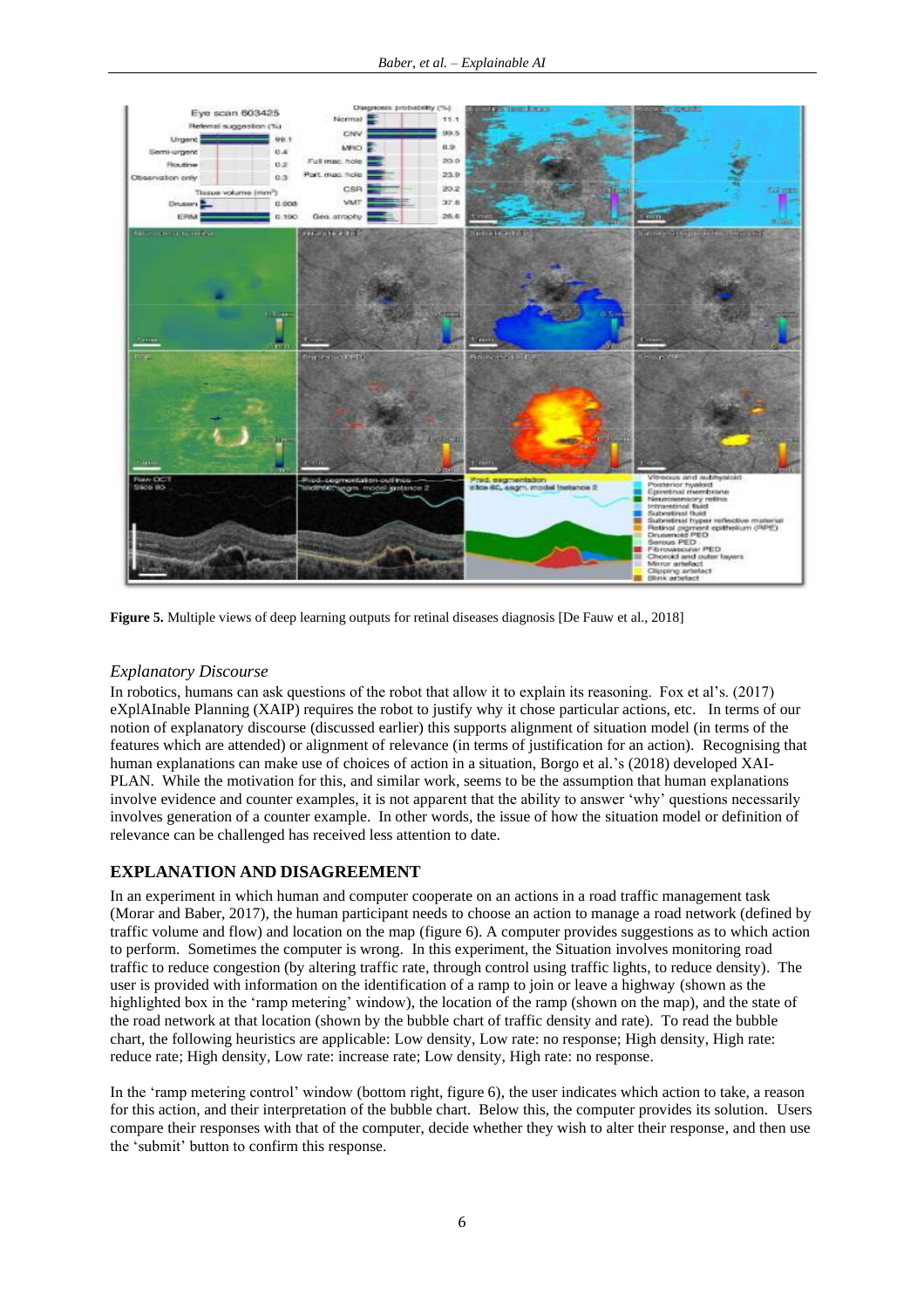

**Figure 6: User Interface for Road Traffic Task**

Table 1 translates the requirements for this experiment into the terminology of our process model, to illustrate how concepts of relevance apply to different aspects of the experiment and how these might be aligned (by the human) in their decision making.

| <b>Element</b>                        | <b>Situation Model</b>         | <b>Relevance</b>                 | Alignment               |
|---------------------------------------|--------------------------------|----------------------------------|-------------------------|
| $S_{x1} \approx S_{x2}$               | Traffic on map; Behaviour of   | Feature: ramp id / location      | agree Features          |
|                                       | traffic on graph; ramp being   | Cluster: bubbles on graph        |                         |
|                                       | monitored                      | Belief: definition of congestion |                         |
| $R_{r1} \neq R_{r2}$                  | Radio-buttons selected in Ramp | Belief: Mismatch between         | agree Belief            |
|                                       | Metering Control panel         | Computer and User answers        |                         |
| $\Delta R_{x2} \approx r_{x1}CR_{x1}$ | Selection of radio-buttons in  | Belief: Computer is correct      | agree Belief            |
|                                       | situation model should agree   |                                  |                         |
| $A_2 = \Delta s_2$                    | User Acts to change the        | Policy: Press 'Submit' button'   | User is responsible for |
|                                       | Situation                      |                                  | decision                |

**Table 1.** *Mapping the Road Traffic Decision Task to the Process Model*

An observation from Morar and Baber (2017) is that, rather than the computer supporting the users' decisions, there was often an assumption that the 'computer' provided information requiring confirmation. This is especially problematic if 'computer' reliability is "quite high", i.e., >80%, because it requires scrutiny of the recommendation at a level of detail that is not required if reliability is 'low' or 'perfect'. The Situation model uses Features attended by human and computer and a common user error was to miss differences relating to ramp id. In terms of Relevance there was a need to align Beliefs about the Situation, and a common user error was not to recognise computer misinterpretation of the graph, especially when this compounded ramp id errors.

## **CONCLUSION**

By way of conclusions, we offer some basic guidelines for the implementation of XAI:

- 1. Explanation should be related to beliefs about the relationship between features that can directly affect the situation being explained (situation model), or can explain the majority of the situation (explanatory power), and are plausible (construct validity);
- 2. The Explanation should relate the goals of the explainer and explainee.
- 3. The explanation to suit the explainee's definition of relevance;
- 4. Explanations should be interactive and involve the explainee in the explanation;
- 5. Explanations should be (where necessary) actionable. The explainee should be given information that can be used to perform and/or improve future actions and behaviours;
- 6. There should be clarity in the definition of relevance used in the explanation: Define clusters (i.e., statistical model), belief (i.e., causal model) and policy (i.e., implications for action);
- 7. Explanatory discourse should allow challenge and the use of counter-examples to test the situation models and definitions of relevance that are employed in the explanation.